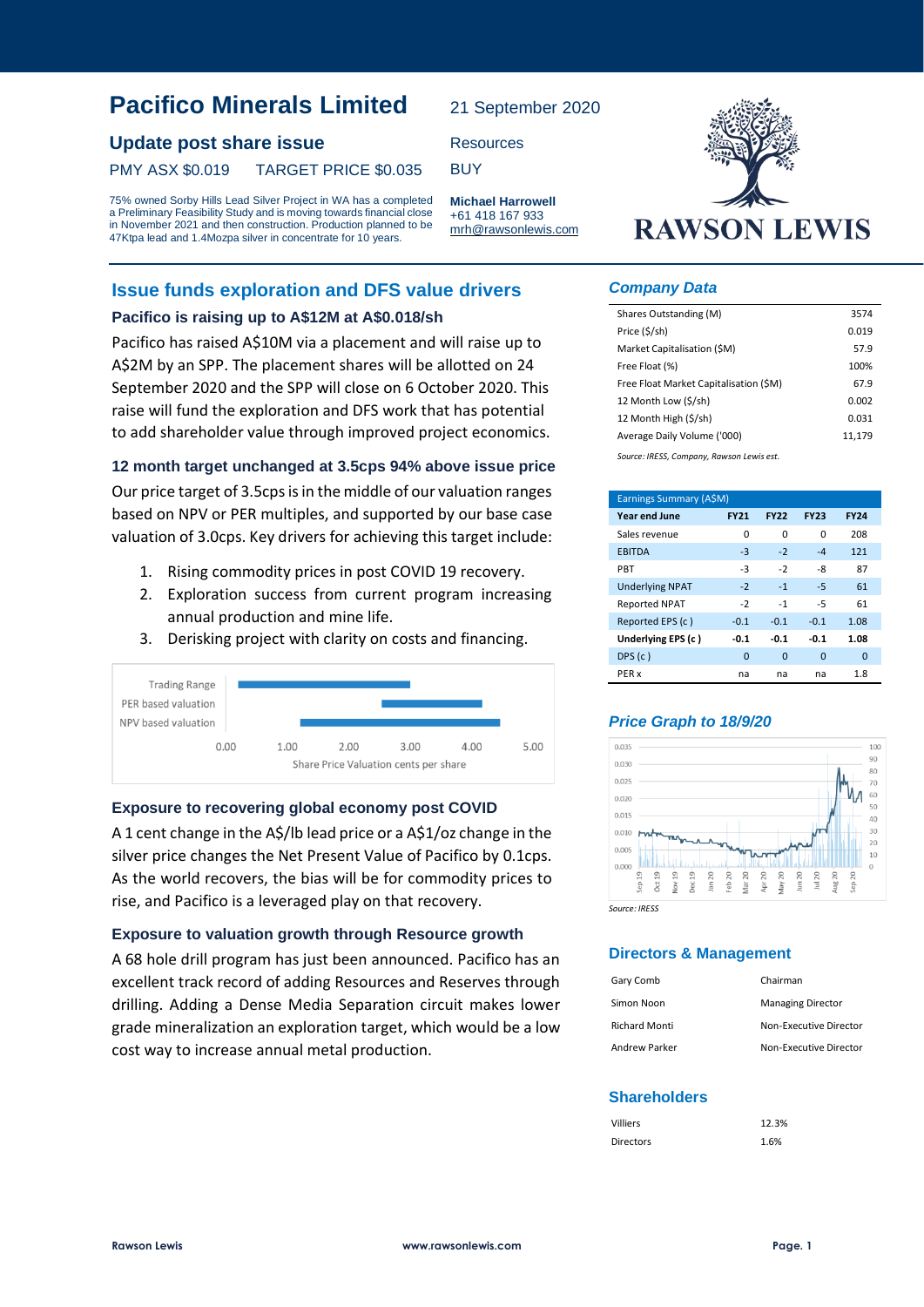| PACIFICO MINERALS LIMITED                   |             |             |             |                |                                                |             |             |              | <b>PMY-ASX</b> |
|---------------------------------------------|-------------|-------------|-------------|----------------|------------------------------------------------|-------------|-------------|--------------|----------------|
| Share Price A\$/sh                          |             |             |             | 0.019          | <b>CASH FLOW YE June</b>                       | FY21F       | FY22F       | FY23F        | FY24F          |
| Price Target A\$/sh                         |             |             |             | 0.035          | Receipts from customers                        | 0.4         | 0.0         | 0.0          | 204.2          |
|                                             |             |             |             |                |                                                |             |             |              |                |
| PROFIT AND LOSS A\$M                        | FY21F       | FY22F       | FY23F       | FY24F          | Payments to Suppliers                          | $-3.9$      | $-0.3$      | 5.7          | 101.0          |
| <b>Total Revenue</b>                        | 0.0         | 0.0         | 0.0         | 208.2          | Interest (Paid) / Received                     | 0.0         | 0.1         | $-3.7$       | $-7.0$         |
| COGS                                        | 0.0         | 0.0         | $-1.8$      | $-85.1$        | Tax (Paid)                                     | 0.0         | 0.0         | 0.0          | 0.0            |
| <b>Gross Profit</b>                         | 0.0         | 0.0         | $-1.8$      | 123.1          | Operating cashflow                             | $-10.5$     | $-0.2$      | 2.0          | 96.2           |
| <b>Gross Profit Margin</b>                  | na          | na          | na          | 59.1%          | Capital expenditure                            | 0.0         | $-12.0$     | $-96.9$      | $-28.3$        |
| SG&A                                        | $-3.0$      | $-2.0$      | $-2.0$      | $-2.0$         | <b>Asset Sales</b>                             |             |             |              |                |
| EBITDA - Reported                           | $-3.0$      | $-2.0$      | $-3.8$      | 121.1          | Acquisitions                                   |             |             |              |                |
| D&A                                         | 0.0         | 0.0         | 0.0         | $-27.4$        | <b>Divestments</b>                             |             |             |              |                |
| <b>EBIT - Reported</b>                      | $-3.0$      | $-2.0$      | $-3.8$      | 93.7           | Other Investing                                |             |             |              |                |
| <b>Total Financial Income</b>               | 0.0         | 0.1         | $-3.7$      | $-7.0$         | Investing cashflow                             | 0.0         | $-12.0$     | $-96.9$      | $-31.2$        |
| PBT                                         | $-3.0$      | $-1.9$      | $-7.5$      | 86.8           | Free Cash Flow                                 | $-10.5$     | $-12.2$     | $-94.9$      | 65.0           |
| <b>Tax Expense</b>                          | 0.9         | 0.6         | 2.2         | $-26.0$        | Net Equity Raisings                            | 15.4        | 40.0        | 0.0          | 0.0            |
| <b>NPAT</b>                                 | $-2.1$      | $-1.3$      | $-5.2$      | 60.7           | Proceeds from Pre Sales                        | 0.0         | 0.0         | 0.0          | 0.0            |
| <b>Minorities</b>                           | 0.0         | 0.0         | 0.0         | 0.0            | <b>Shares Repurchased</b>                      |             |             |              |                |
| <b>Earned for Ordinary</b>                  | $-2.1$      | $-1.3$      | $-5.2$      | 60.7           | Net Borrowing                                  | 0.0         | 0.0         | 100.0        | $-20.0$        |
| <b>EPS A cps</b>                            | $-0.06$     | $-0.02$     | $-0.09$     | 1.08           | Ordinary Dividends paid                        | 0.0         | 0.0         | 0.0          | 0.0            |
| Ordinary shares M                           | 3574        | 5637        | 5637        | 5637           | Other                                          | 0.0         | 0.0         | 0.0          | 0.0            |
| Dividend A cps                              | 0.0         | 0.0         | 0.0         | 0.0            | Financing cashflow<br>Exchange rate adjustment | 15.4<br>0.0 | 40.0        | 100.0<br>0.0 | $-20.0$        |
| <b>EBITDA Margin %</b><br>Return on Equity: | na<br>na    | na<br>na    | na<br>na    | 58.2%<br>52.4% | Net change in cash                             | 4.9         | 0.0<br>27.8 | 5.1          | 0.0<br>45.0    |
| Return on Invested Capital:                 | na          | na          | na          | 44.3%          | <b>BALANCE SHEET YE June</b>                   | FY21F       | FY22F       | FY23F        | FY24F          |
| PER                                         | na          | na          | na          | 1.76           | Cash                                           | 7.9         | 35.7        | 40.8         | 85.8           |
| Price/Book                                  | 4.62        | 2.01        | 2.22        | 0.98           | Receivables                                    | 0.0         | 0.0         | 0.0          | 4.0            |
| Book value A\$/sh                           | 0.00        | 0.01        | 0.01        | 0.02           | Inventories                                    | 0.5         | 0.0         | 0.0          | 15.5           |
| <b>VALUATION (NPV)</b>                      | FY21F       | FY22F       | FY23F       | FY24F          | <b>Total Current Assets</b>                    | 8.4         | 35.7        | 40.8         | 105.4          |
| Sorby Hills 2020 PFS                        | 107.2       | 118.4       | 214.8       | 221.2          | PP&E                                           | 0.0         | 12.0        | 109.0        | 109.9          |
| Corporate Overhead                          | $-9.3$      | $-8.9$      | $-8.4$      | $-7.9$         | Intangibles                                    |             |             |              |                |
| Cash on hand                                | 7.9         | 35.7        | 40.8        | 85.8           | Expln & Mine Devt                              | 5.2         | 5.2         | 5.2          | 8.1            |
| Debt                                        | 0.0         | 0.0         | $-100.$     | $-80.0$        | Deferred Tax Asset                             | 2.0         | 2.5         | 4.8          | 4.8            |
| <b>Net Working Capital</b>                  | 0.2         | $-1.5$      | $-11.0$     | 6.9            | <b>Total Non Current Assets</b>                | 7.2         | 19.8        | 119.0        | 122.8          |
| Valuation A\$M                              | 105.9       | 143.7       | 136.1       | 226.0          | <b>Total Assets</b>                            | 15.7        | 55.5        | 159.8        | 228.2          |
| Valuation A\$/sh                            | 0.030       | 0.025       | 0.024       | 0.040          | <b>Trade Payables</b>                          | 0.3         | 1.5         | 11.0         | 12.7           |
| <b>Discount Rate</b>                        | 10.5%       |             |             |                | Prepaid Revenue                                | 0.0         | 0.0         | 0.0          | 0.0            |
|                                             |             |             |             |                | <b>Borrowings</b>                              | 0.0         | 0.0         | 100.0        | 80.0           |
| <b>OPERATING DATA (PMY 75%)</b>             | FY21F       | FY22F       | FY23F       | FY24F          | Leveraged Leases                               |             |             |              |                |
| <b>Ore Processed Kt</b>                     | $\mathbf 0$ | $\mathbf 0$ | $\mathbf 0$ | 1775           | <b>Current Tax Liabilities</b>                 | 0.0         | 0.0         | 0.0          | 26.0           |
| Lead Grade %                                | 0.0%        | 0.0%        | 0.0%        | 5.4%           | <b>Deferred Tax Liabilities</b>                | 0.2         | 0.2         | 0.2          | 0.2            |
| Silver Grade g/t                            | 0.0         | 0.0         | 0.0         | 53.4           | Provisions                                     | 0.4         | 0.4         | 0.4          | 0.4            |
| Lead Contained Kt                           | 0           | 0           | 0           | 95             | Total Liabilities                              | 0.9         | 2.2         | 111.7        | 119.3          |
| <b>Silver Contained Koz</b>                 | $\pmb{0}$   | $\pmb{0}$   | $\mathbf 0$ | 3045           | <b>Net Assets</b>                              | 14.7        | 53.4        | 48.1         | 108.9          |
| Lead Recovery                               | 0.0%        | 0.0%        | 0.0%        | 91.1%          | <b>Issued Capital</b>                          | 48.7        | 88.7        | 88.7         | 88.7           |
| <b>Silver Recovery</b>                      | 0.0%        | 0.0%        | 0.0%        | 81.3%          | Reserves                                       | 1.5         | 1.5         | 1.5          | 1.5            |
| Recovered Lead Kt                           | 0.0         | 0.0         | 0.0         | 86.6           | <b>Retained Profits</b>                        | $-28.4$     | $-29.8$     | $-35.0$      | 25.7           |
| <b>Recovered Silver Koz</b>                 | $\pmb{0}$   | $\pmb{0}$   | $\pmb{0}$   | 2475           | Shareholder Equity                             | 21.7        | 60.4        | 55.2         | 115.9          |
| Conc Grade Lead                             | 0.0%        | 0.0%        | 0.0%        | 62.0%          | <b>ASSUMPTIONS</b>                             | FY21F       | FY22F       | FY23F        | FY24F          |
| Conc Grade Silver                           | $\pmb{0}$   | $\pmb{0}$   | $\pmb{0}$   | 551            | Lead Price US\$/lb                             | 0.00        | 0.96        | 0.97         | 0.98           |
| Concentrate Prodn Kt (dry)                  | 0.00        | 0.00        | 0.00        | 139.64         | Silver Price US\$/oz                           | 0.00        | 21.34       | 21.55        | 21.77          |
| <b>Sales</b>                                |             |             |             |                | <b>AUSUSD</b>                                  | 0.00        | 0.70        | 0.70         | 0.70           |
| Concentrate Sold Kt                         | 0           | 0           | 0           | 137            | Cost Inflation                                 | 0.0%        | 1.0%        | 1.0%         | 1.0%           |
| <b>Lead Contained Kt</b>                    | 0.0         | 0.0         | 0.0         | 84.8           | <b>Unit Costs</b>                              |             |             |              |                |
| Silver Contained Koz                        | $\pmb{0}$   | 0           | 0           | 2458           | Mining A\$/lb Lead                             |             |             |              | 0.19           |
| Lead Payable Mlb                            | 0.0         | 0.0         | 0.0         | 177.0          | Processing G&A A\$/lb                          |             |             |              | 0.26           |
| Silver Payable Moz                          | 0.00        | 0.00        | 0.00        | 2.33           | Selling Costs A\$/lb                           |             |             |              | 0.40           |
| Lead Revenue A\$M                           | 0.0         | 0.0         | 0.0         | 247.7          | Byproduct A\$/lb                               |             |             |              | $-0.38$        |
| Silver Revenue A\$M                         | 0.0         | 0.0         | 0.0         | 72.3           | C1 costs A\$/lb                                |             |             |              | 0.46           |
| Treatment Charges A\$M                      | 0.0         | 0.0         | 0.0         | $-42.4$        | Sustaining Capex A\$/lb                        |             |             |              | 0.02           |
| PMY Share of Net Revenue A\$M               | 0.0         | 0.0         | 0.0         | 208.2          | AISC A\$/lb                                    |             |             |              | 0.49           |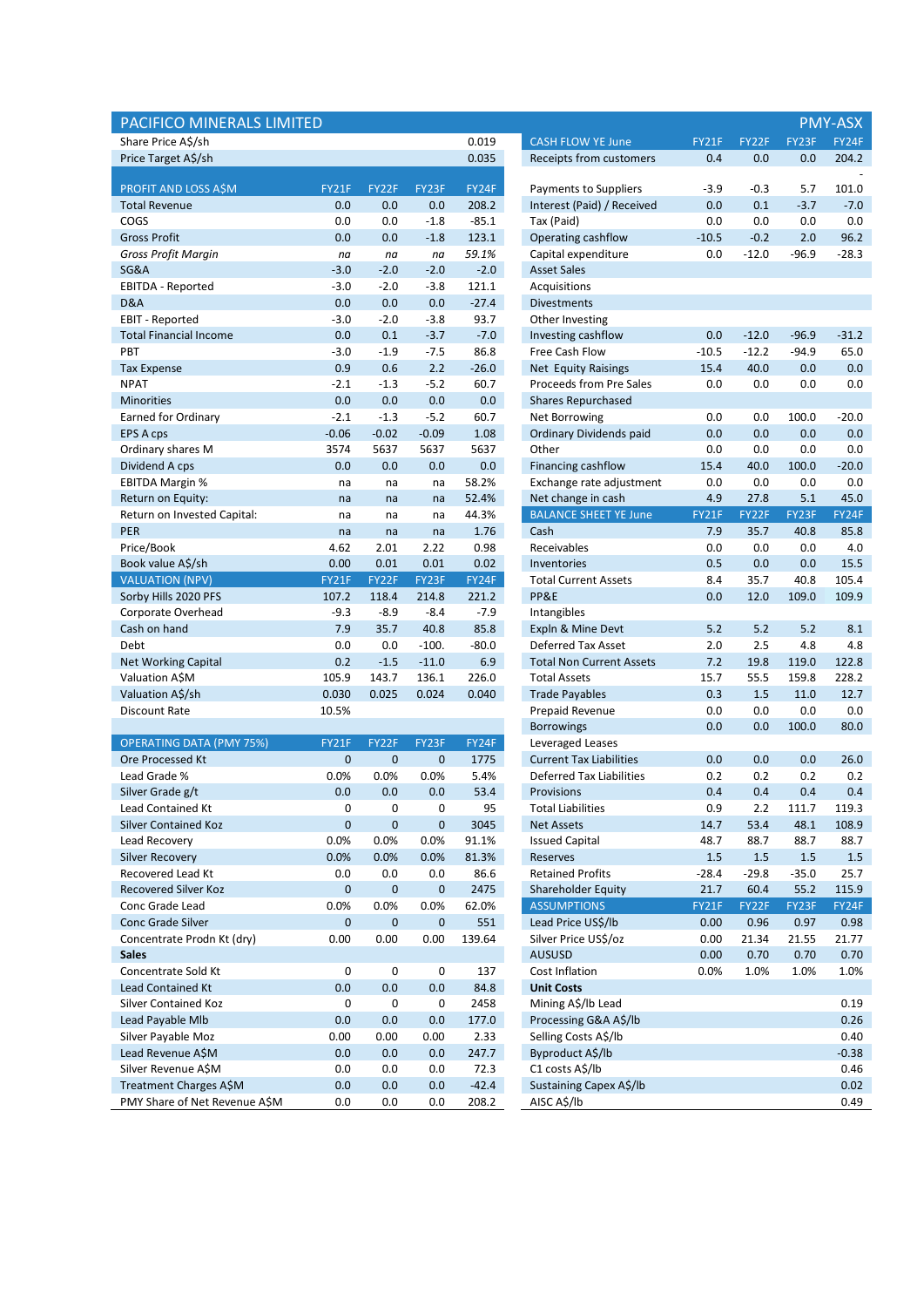

# **Pacifico Minerals Limited**

# **What is new? Share placement and SPP to raise up to \$12M**

### **Table 1 New capital structure subject to SPP uptake**

| <b>Share Capital</b>    | $2-Sep-20$ | Placed | <b>SPP</b> | <b>Total</b> |
|-------------------------|------------|--------|------------|--------------|
| <b>Issued Shares M</b>  | 2907.10    | 555.56 | 111.11     | 3573.77      |
| <b>Options</b>          |            |        |            |              |
| PYMO 21/11/20 1.5cps    | 351.27     |        |            | 351.27       |
| PMYOPT3 21/11/20 1.5cps | 22.50      |        |            | 22.50        |
| PMYOPT4 21/11/20 1.5cps | 10.00      |        |            | 10.00        |
| Class B Perf. Rights    | 19.50      |        |            | 19.50        |
| Class C Perf. Rights    | 20.00      |        |            | 20.00        |
| Class D Perf. Rights    | 4.00       |        |            | 4.00         |
| Issue Price A\$/sh      |            | 0.018  | 0.018      |              |
| Funds Raised ASM        |            | 10.00  | 2.00       | 12.00        |

*Source: PMY release 18 September 2020*

### **Table 2 Capital raising timetable**

| Event                     | Date              |
|---------------------------|-------------------|
| Record Date for SPP       | 17 September 2020 |
| <b>Placement Settles</b>  | 23 September 2020 |
| <b>Placement Allotted</b> | 24 September 2020 |
| SPP Offer Dispatched      | 25 September 2020 |
| <b>SPP Closes</b>         | 6 October 2020    |
| <b>SPP Shares Issued</b>  | 12 October 2020   |

*Source: PMY release 18 September 2020*

# **What does it mean? Valuation range diluted to 2.5-4.2cps, target still 3.5cps**

The capital raise provides funding for the completion of the Feasibility Study and the additional exploration drilling. The dilutionary impact reduces our valuation at June 2021 from 3.3cps to 3.0cps. We have assumed that with the increased funds, the spending will increase, hence the cash change is less than the \$12M raised. Please refer to valuation discussion in our initiation of 14 September 2020.

### **Table 3 Base case change in valuation as a result of the capital raise**

| NPV @ June 2021        | <b>Before</b> | After   |
|------------------------|---------------|---------|
| Sorby Hills 2020 PFS   | 107.17        | 107.17  |
| Corporate Overhead     | $-9.31$       | $-9.31$ |
| Cash on hand           | 2.88          | 7.88    |
| <b>Debt</b>            | 0.00          | 0.00    |
| Net Working Capital    | 0.21          | 0.21    |
| Valuation A\$M         | 100.94        | 105.94  |
| Valuation A\$/sh       | 0.033         | 0.030   |
| <b>Issued Shares M</b> | 3084          | 3574    |

*Source: Rawson Lewis estimates*

While the capital raise has reduced our valuation by around 10%, we expect it to have two very positive impacts on the business and potentially on the share price, namely:

- 1. The completion of the DFS will derisk the project and we would expect that the risk discount applied by the market will reduce as a result.
- 2. The exploration program announced on 9 September 2020 is fully funded, and that program has the potential to materially add to the reserve base of the project and hence the valuation.